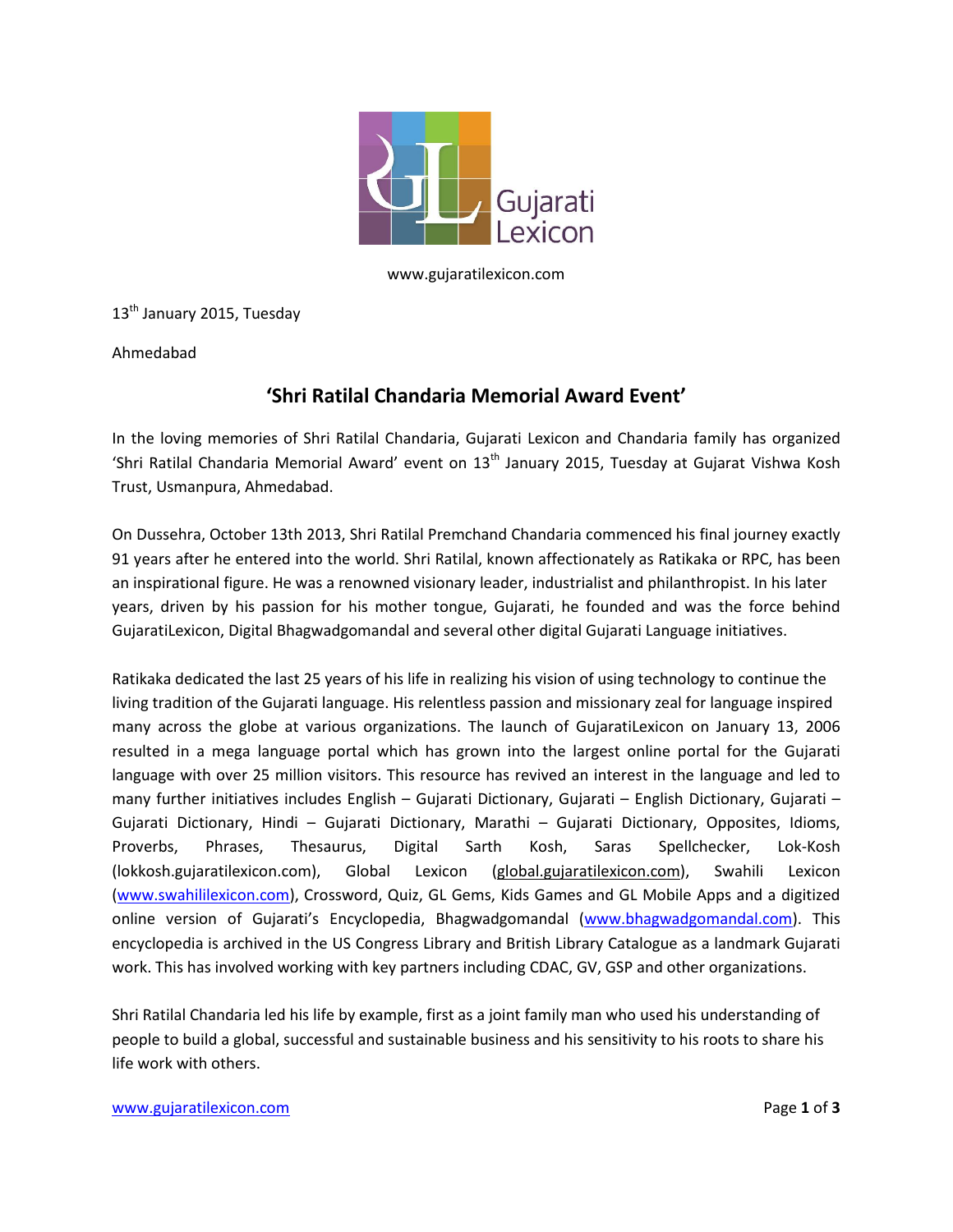As a special tribute to Ratikaka, Gujarati Lexicon announced two contests in October 2014.

- Essay Competition (First Prize 25000 INR, Second Prize 15000 INR)
- Short Story Competition (First Prize 25000 INR, Second Prize 15000 INR)

Gujarati Lexicon has expressed its gratefulness towards all participants who participated in the contest. We have received total 138 entries for the competition. Bifurcation of the same is 59 essay and 79 short stories.

Please find below contest result.

#### **Essay Competition:**

- **First Winner :** Yashwantbhai Thakkar (Chalo Bhasha Nu Gaurav Vadhariye)
- **Second Winner :** Darshabahen Kikani (Aapani Bhasha Aapani Sanskruti)

#### **Short Story Competition:**

- **First Winner :** Dashrathbhai Parmar (Khara Bapore No Chor)
- **Second Winner :** Neetabahen Joshi (Dachuro)

Chairman of the event Shri Chandrakant Sheth expressed his views on 'What is the importance of mother tongue in our life', while Special Guest Shri Kulinchandra Yagnik speak occasionally and Chief Guest of the event Shri Kumarpal Desai shared his views on contribution of Ratikaka in Gujarati language.

Gujarati Lexicon team launched following website and mobile applications to pay special tribute to their beloved, Ratikaka :

- **Let's Learn Gujarati Website ([www.letslearngujarati.com\)](http://www.letslearngujarati.com/) –** Let's Learn Gujarati provides unique platform to users to learn Gujarati in an easy and interactive way. It will provide step by step guide to users along with activity lessons, audio – visual learning and much more things which users would love to learn. This website provides easy method of learning Gujarati.
- **GL Community (www.gujaratilexicon.com/glcommunity) –** GujaratiLexicon Community provides a platform to the people around the globe to publish their own content in the form of Kavita, Gazal, Jokes, Shayari, Article etc… *Start Sharing Your Content and Be The Writer!*